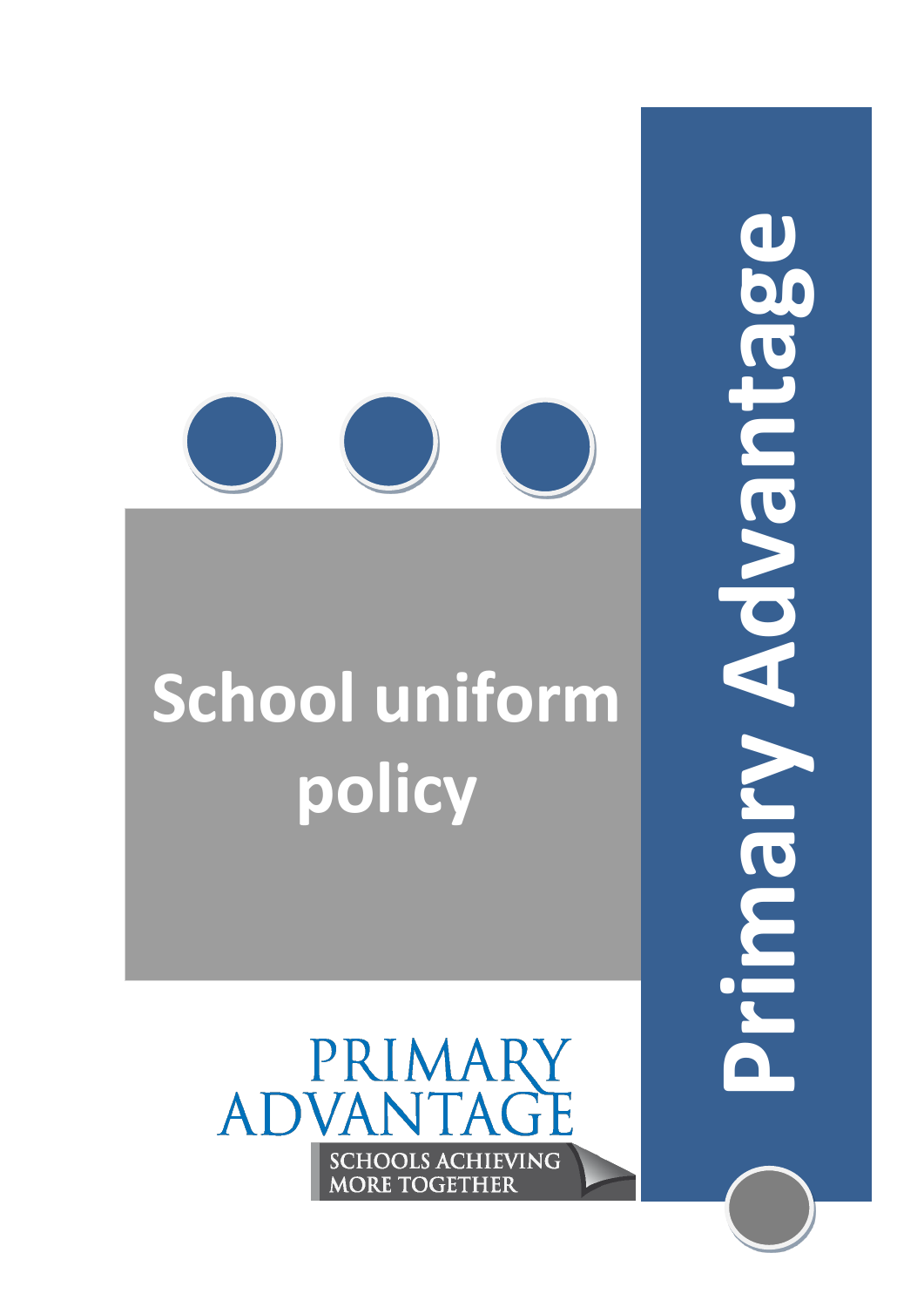

| <b>Table of Contents</b> |                                                       |   |
|--------------------------|-------------------------------------------------------|---|
| <b>REVISIONS</b>         |                                                       | 3 |
| <b>AIMS</b>              |                                                       | 4 |
| 2.                       | OUR SCHOOLS' LEGAL DUTIES UNDER THE EQUALITY ACT 2010 | 4 |
| 3.                       | LIMITING THE COST OF SCHOOL UNIFORM                   | 4 |
| 4.                       | <b>EXPECTATIONS FOR SCHOOL UNIFORM</b>                |   |
| 5.                       | <b>EXPECTATIONS FOR OUR SCHOOL COMMUNITY</b>          | 5 |
| 5.1 PUPILS               |                                                       | 5 |
| 5.2 PARENTS AND CARERS   |                                                       | 5 |
| 5.3 STAFF                |                                                       | 6 |
| 5.4 GOVERNORS            |                                                       | 6 |
| 6.                       | <b>LINKS TO OTHER POLICIES</b>                        | 6 |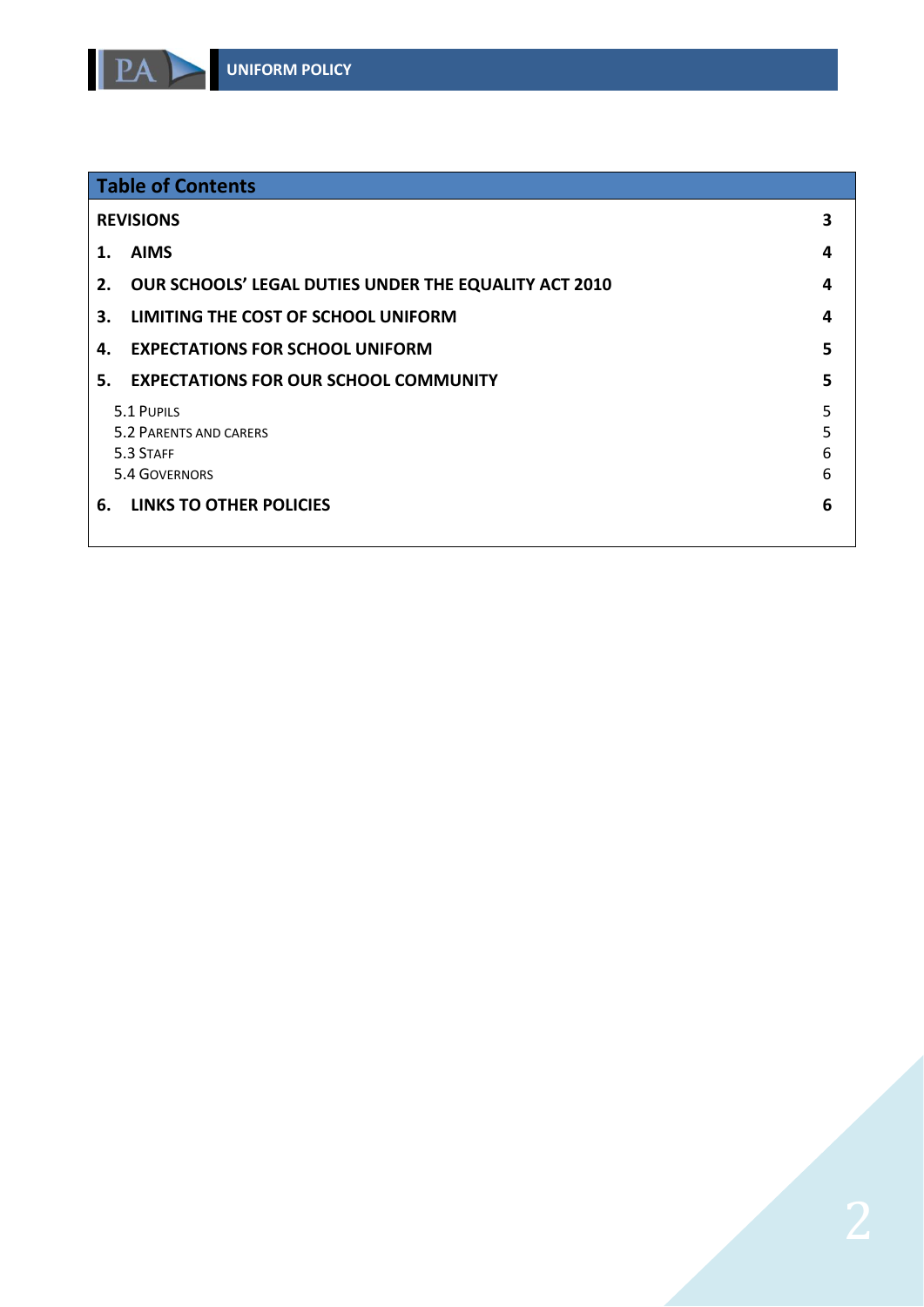

## <span id="page-2-0"></span>**Revisions**

| Date  | <b>Summary of changes</b> |
|-------|---------------------------|
| 2022  | written.                  |
| March | <b>POIICY</b>             |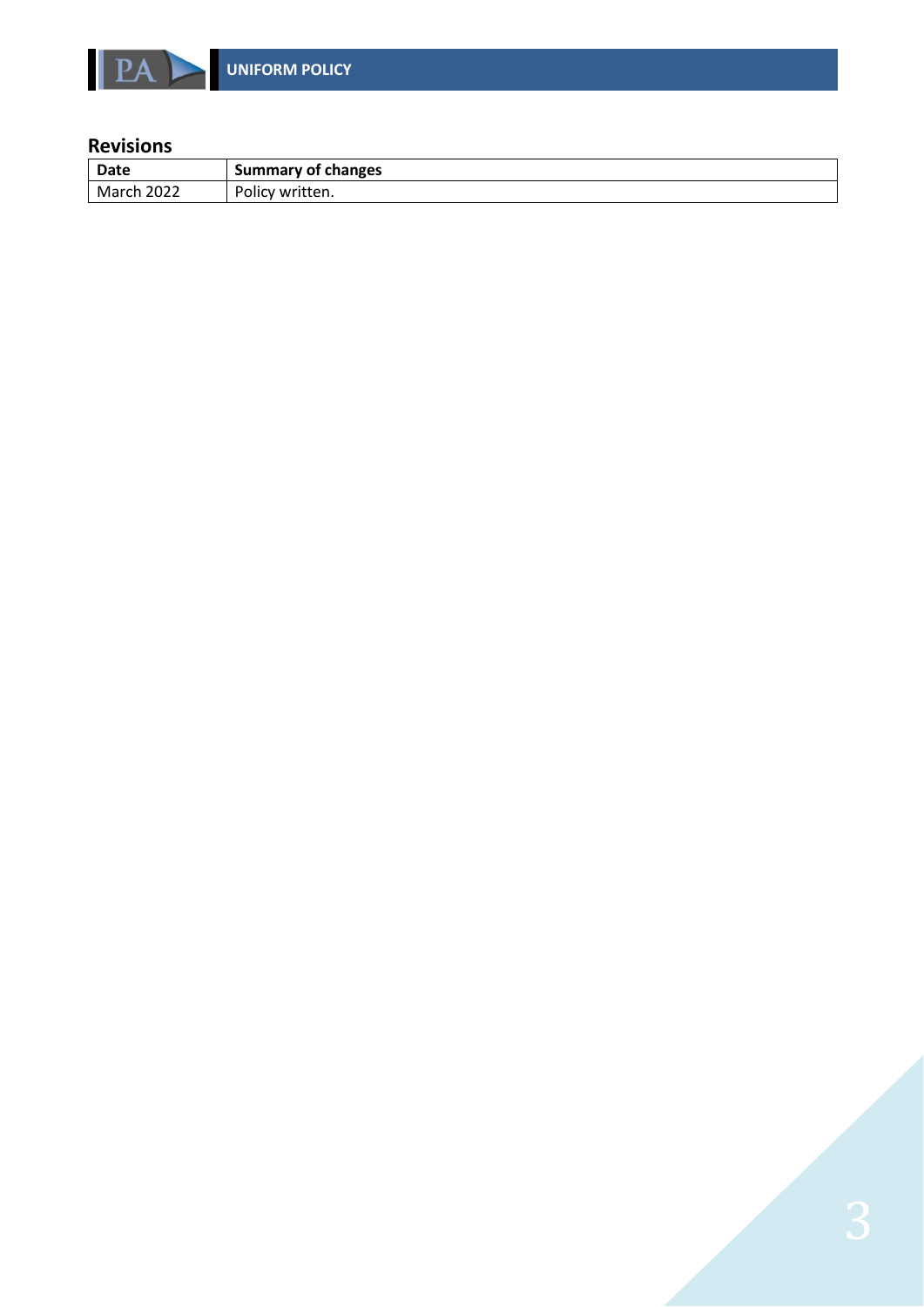

# <span id="page-3-0"></span>**1. Aims**

This policy aims to:

- Set out our approach to requiring a uniform that is of reasonable cost and offers the best value for money for parents and carers
- Explain how we will avoid discrimination in line with our legal duties under the Equality Act 2010
- Clarify our expectations for school uniform

Heads should ensure that they have their school uniform details on the school's website and that uniform requirements are in line with the policy. The information on the website should include:

- details of the uniform requirements
- where to buy uniform
- how to buy/access second hand uniform

# <span id="page-3-1"></span>**2. Our schools' legal duties under the Equality Act 2010**

The [Equality Act 2010](https://www.legislation.gov.uk/ukpga/2010/15/contents) prohibits discrimination against an individual based on the protected characteristics, which include sex, race, religion or belief, and gender reassignment.

To avoid discrimination, our schools will:

- Avoid listing uniform items based on sex, to give all pupils the opportunity to wear the uniform they feel most comfortable in or that most reflects their self-identified gender
- Make sure that our uniform costs the same for all pupils
- Allow all pupils to have long hair (though we reserve the right to ask for this to be tied back)
- Allow all pupils to style their hair in the way that is appropriate for school yet makes them feel most comfortable
- Allow pupils to request changes to swimwear for religious reasons
- Allow pupils to wear headscarves and other religious or cultural symbols
- Allow for adaptations to our policy on the grounds of equality by asking pupils or their parents to get in touch with the individual school via the Headteacher, who can answer questions about the policy and respond to any requests

# <span id="page-3-2"></span>**3. Limiting the cost of school uniform**

Federation schools have a duty to make sure that the uniform they require is affordable, in line with statutory [guidance](https://www.gov.uk/government/publications/cost-of-school-uniforms/cost-of-school-uniforms) from the Department for Education on the cost of school uniform.

We understand that items with distinctive characteristics (such as branded items, or items that have to have a school logo or a unique fabric/colour/design) cannot be purchased from a wide range of retailers and that requiring many such items limits parents' ability to 'shop around' for a low price.

Schools will make sure uniforms are available at a reasonable cost and provide the best value for money for parents/carers.

Schools will do this by:

- Carefully considering whether any items with distinctive characteristics are necessary
- Limiting any items with distinctive characteristics where possible
- Limiting items with distinctive characteristics to low-cost or long-lasting items, such as ties
- Considering cheaper alternatives to school-branded items, such as logos that can be ironed or sewn on, as long as this doesn't compromise quality and durability
- Avoiding specific requirements for items pupils could wear on non-school days, such as coats, bags and shoes
- Keeping the number of optional branded items to a minimum, so that the school's uniform can act as a social leveller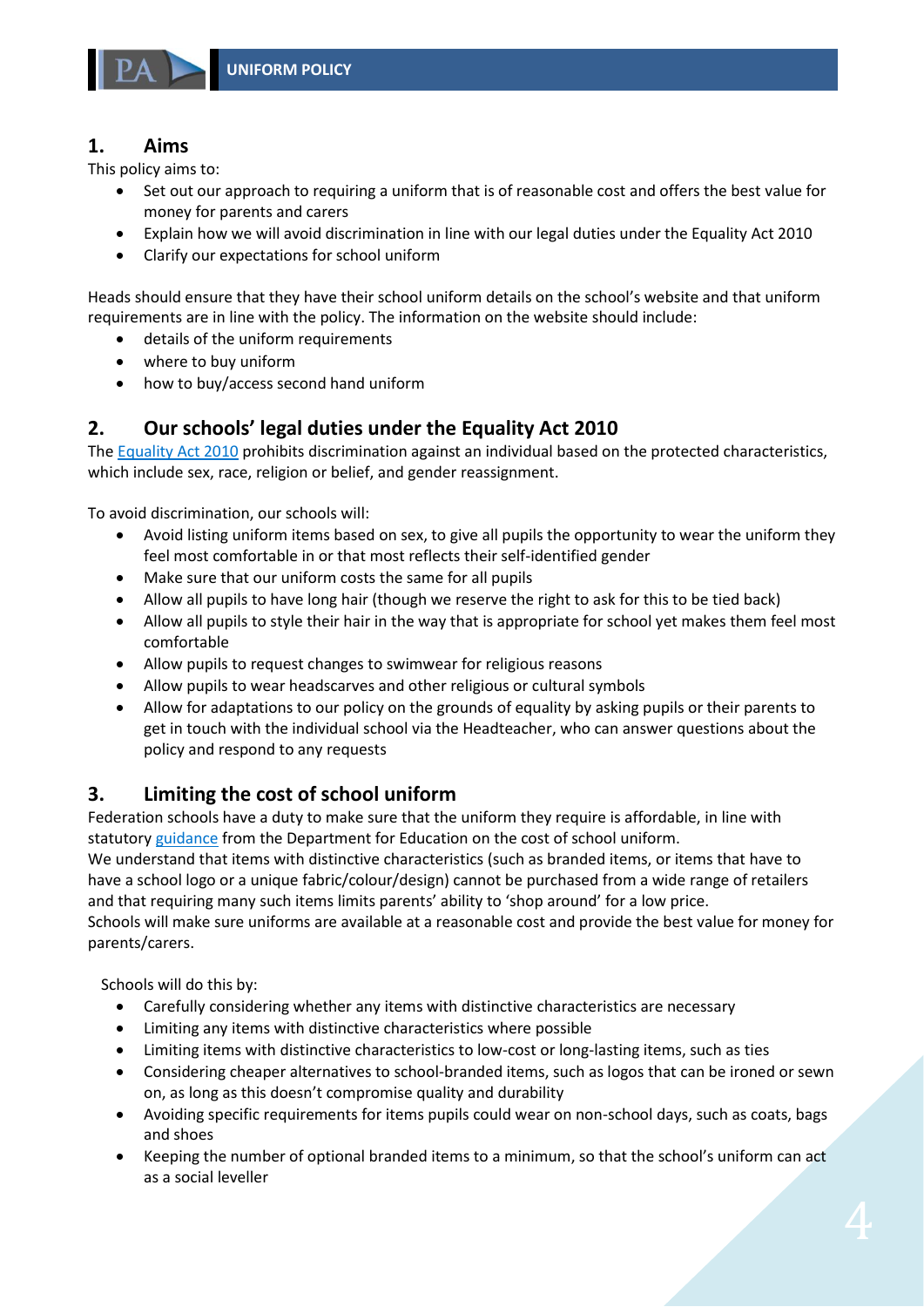- Avoiding different uniform requirements for different year/class/house groups
- Avoiding different uniform requirements for extra-curricular activities
- Considering alternative methods for signalling differences in groups for inter school competitions, such as creating posters or labels
- Making sure that arrangements are in place for parents to acquire second-hand uniform items
- Avoiding frequent changes to uniform specifications and minimising the financial impact on parents of any changes
- Consulting with parents and pupils on any proposed significant changes to the uniform policy and carefully considering any complaints about the policy

### <span id="page-4-0"></span>**4. Expectations for school uniform**

Please view the specific expectations for school uniform on individual school websites via the links below. This information includes where to buy the uniform and the arrangements for buying second hand uniform.

De Beauvoir[: https://www.debeauvoir.hackney.sch.uk/parents/parent-information/school-uniform/](https://www.debeauvoir.hackney.sch.uk/parents/parent-information/school-uniform/) Holy Trinity:<https://holytrinity.hackney.sch.uk/parents/parent-information/school-uniform/> Gainsborough: <https://www.gainsborough.hackney.sch.uk/parents/parent-information/school-uniform/> Morningside:<https://morningside.hackney.sch.uk/parents/parent-information/school-uniform/> Springfield:<https://springfield.hackney.sch.uk/parents/parent-information/school-uniform/> St John & St James:<https://www.johnjames.hackney.sch.uk/parents/parent-information/school-uniform/> St John the Baptist:<https://st-john.hackney.sch.uk/parents/parent-information/school-uniform/> St Matthias:<https://www.st-matthias.hackney.sch.uk/parents/parent-information/school-uniform/>

# <span id="page-4-1"></span>**5. Expectations for our school community**

#### <span id="page-4-2"></span>**5.1 Pupils**

Pupils are expected to wear the correct uniform at all times (other than specified non-school uniform days) while:

- On the school premises
- Travelling to and from school
- At out-of-school events or on trips that are organised by the school, or where they are representing the school (if required)

#### <span id="page-4-3"></span>**5.2 Parents and carers**

Parents and carers are expected to make sure their child has the correct uniform and PE kit, and that every item is:

- Clean
- Clearly labelled with the child's name
- In good condition

Parents are also expected to contact the Headteacher if they want to request an amendment to the uniform policy in relation to:

- Their child's protected characteristics
- The cost of the uniform

Parents are expected to lodge any complaints or objections relating to the school uniform in a timely and reasonable manner.

Disputes about the cost of the school uniform will be:

• Resolved locally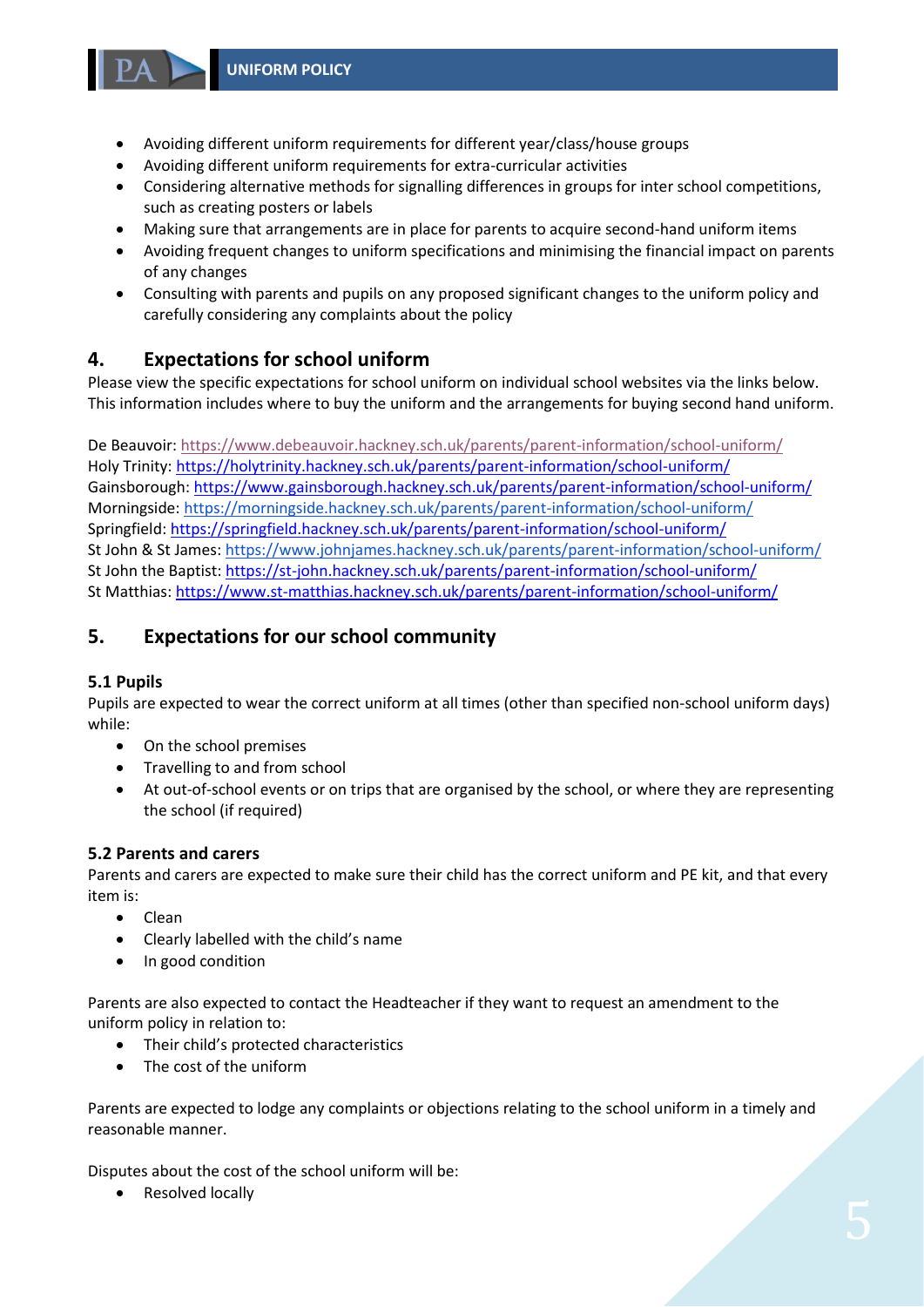Dealt with in accordance with our school's complaints policy

The school will work closely with parents to arrive at a mutually acceptable outcome.

#### <span id="page-5-0"></span>**5.3 Staff**

Staff will closely monitor pupils to make sure they are in the correct uniform. They will give any pupils and families breaching the uniform policy the opportunity to comply, but will follow up with the Headteacher if the situation doesn't improve.

Ongoing breaches of our uniform policy will be dealt with through the federation's behaviour policy.

In cases where it is suspected that financial hardship has resulted in a pupil not complying with this uniform policy, staff will take a mindful and considerate approach to resolving the situation.

#### <span id="page-5-1"></span>**5.4 Governors**

The governing board will review this policy and make sure that it:

- Is appropriate for our schools' contexts
- Is implemented fairly across all schools
- Takes into account the views of parents and pupils
- Offers a uniform that is appropriate, practical and safe for all pupils

The board will also make sure that the school's uniform supplier arrangements give the highest priority to cost and value for money, for example by avoiding single supplier contracts and by re-tendering contracts at least every 5 years.

### <span id="page-5-2"></span>**6. Links to other policies**

This policy is linked to our:

- Behaviour policy
- Equalities policy
- Complaints procedure